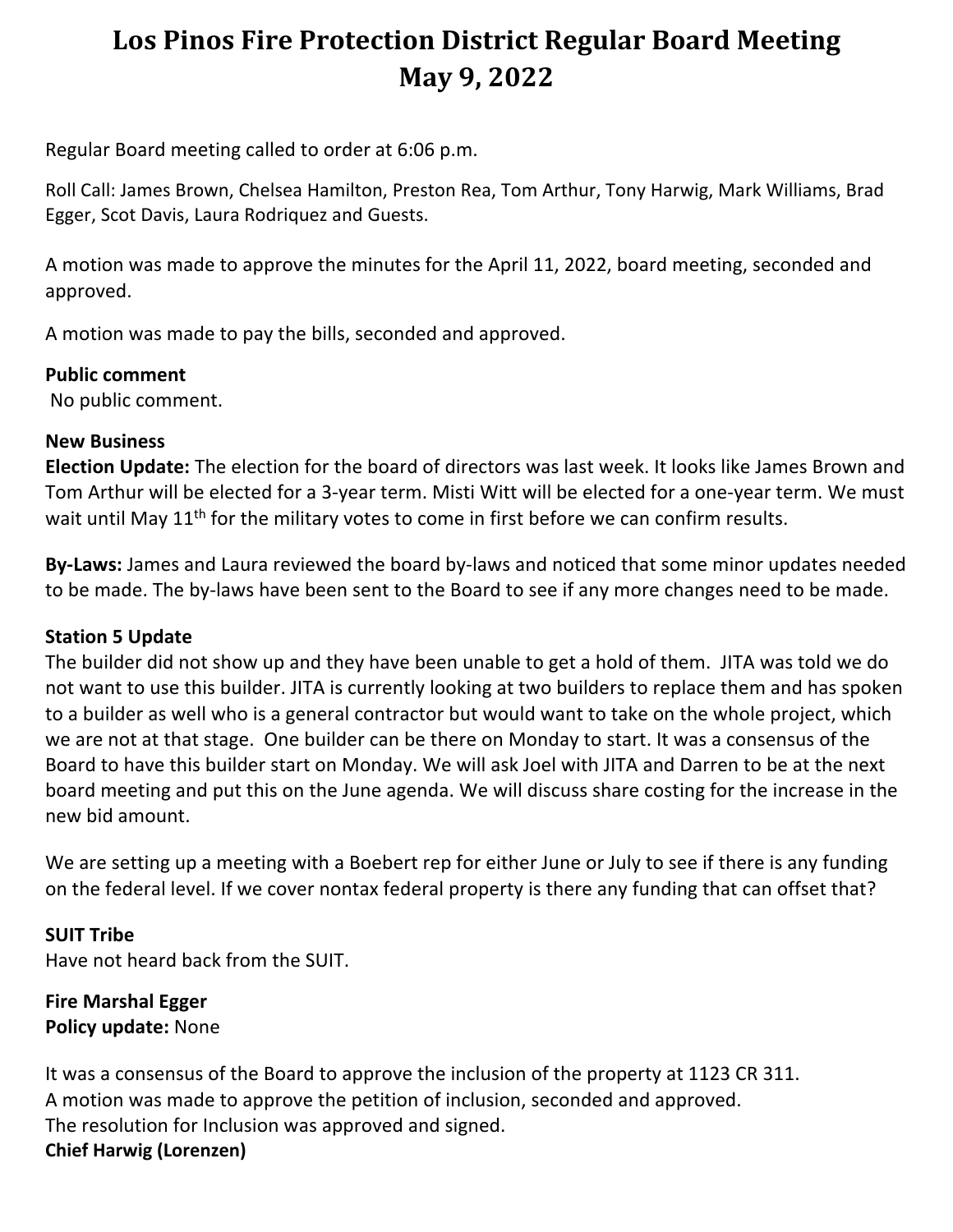**Personnel Update**: We conducted interviews for an in-house hiring for two full-time positions. We hired Matt Fudala who has been a reservist for us for four years. He is an experienced officer with Cortez Fire Department. He started yesterday with C-shift.

Also, Mike Cochran was hired. He started off as a volunteer then was hired as a reserve. He will start full time on B-shift after he is finished working on the wildland crew.

**Grants:** We are just waiting for the bill for the physicals to submit for the Division of Fire Prevention and Control state grant.

EMTS grant should be out June or July.

The Medicare Supplemental payment has been submitted.

We are checking into updating our ambulance fees because our rates are low for our area. District wide there will be a 5% rate increase on the ambulance. This is the ambulance inflation rate factor. Chief Lorenzen is looking more into this.

# **Chief Davis**

**Volunteer Update:** We just wrapped up Fire 1 and did JPR's last weekend. Everyone passed. Now they have to take the written exam. Our class for next Wednesday will be on CPR and AED's. One of the election judges is interested in volunteering. We will be doing live fire for 3 weeks and doing JPR's (job performance requirements) on the  $30<sup>th</sup>$ . Then we will schedule the written exam. **Drone Update**: Nothing new. The letter of declaration has been submitted to the FAA.

Met with Mr. DeKay the superintendent and talked to him about some programming. The Ignacio Schools will be going to a four-day week.

## **Fire Chiefs Report:**

**Wildland Update:** We have a truck and 3-person crew in New Mexico on the Cerro Pelado fire. **Emergency Responses**: We are at 300 calls.

**P&L:** The P&L for April was reviewed. We are at 30.03% so we are well under our projected budget. **Grants:** No word on the Safer grant.

The Special District Association is having a workshop on June 27<sup>th</sup> in Durango for Board members and administrative staff. You do have to register for this workshop. They will videotape the one in Denver if you cannot make it.

We have been discussing a new statewide law with the ERC committee regarding FAMLI which is a family medical leave insurance program that will begin in January 2023. We are trying to figure out how it is going to fit in to our organization. As a local government we can refuse to participate as an employer, but the employee can participate. We will have to let the state know if we are going to opt in, opt out or partially be in it. The Board will have to vote on this. If you have over ten employees, it's matching funds for employers. Governmental entities do not have to pay the matching side of this, and the employee can choose to participate or not.

At the last State Chiefs meeting the CO property tax initiative was discussed. The State Chiefs do not support this initiative. This is to alleviate property taxes. Our budget is going to go down because of this. Bud figured out what our budget may be going down. We also got approved by the voters that if we go down, we can change our mill levy to make up for this. This is something we have to look at around budget time.

Chief Harwig will be on vacation and not be at the next meeting.